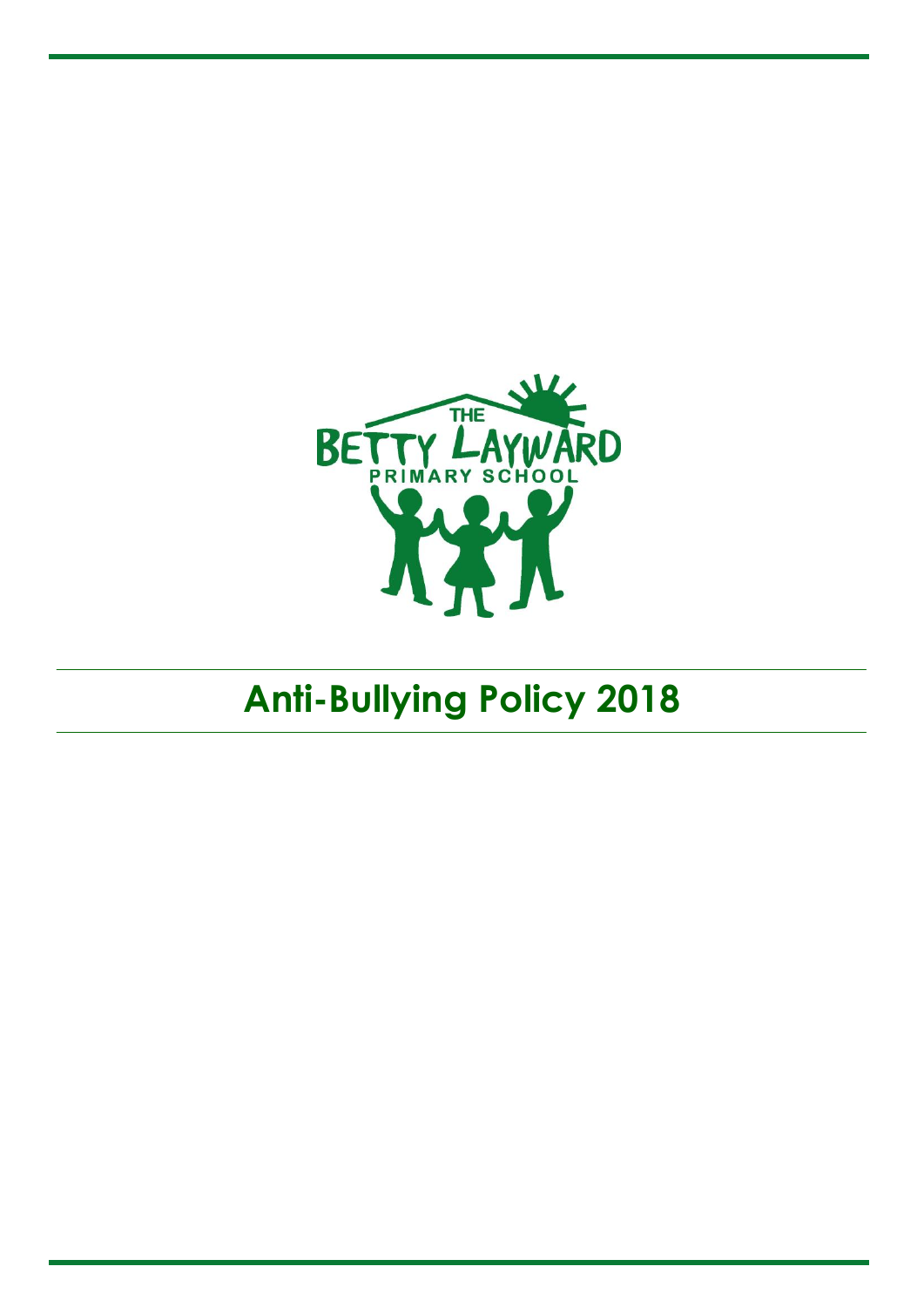**Date: 2018**

**Due for Revision: 2019**

# **Lead Person: Headteacher**

# **This Policy works in conjunction with our Behaviour Policy.**

The aim of the anti-bullying policy is to ensure that pupils learn in a supportive, caring and safe environment without fear of being bullied.

Bullying is anti-social behaviour and affects everyone; it is unacceptable and will not be tolerated. Only when all issues of bullying are addressed will pupils be able to fully benefit from the opportunities available at schools.

# **Bullying is defined as: deliberately hurtful behaviour, repeated over a period of time, where it is difficult for those being bullied to defend themselves.**

The three main types of bullying are:

- Physical (hitting, kicking, theft)
- Verbal (name calling, racist remarks)
- Indirect (spreading rumours, excluding someone from social groups).

In relation to our pupils and staff who have a disability: we eliminate harassment and bullying through enabling and facilitating all staff to implement school policies and procedures through the following:

- Anti-Bullying
- Behaviour
- SEND
- $\bullet$  Inclusion
- Disability Equality Scheme

Pupils who are being bullied may show changes in behaviour such as; becoming shy and nervous, feigning illness, taking unusual absences or clinging to adults. There may be evidence of changes in work patterns, lacking concentration or truanting from school.

# **Pupils must be encouraged to report bullying in schools.**

**Schools' teaching and support staff must be alert to the signs of bullying and act promptly and firmly against it in accordance with school policy.**

**All cases of bullying must be directed to the Senior Leadership Team.**